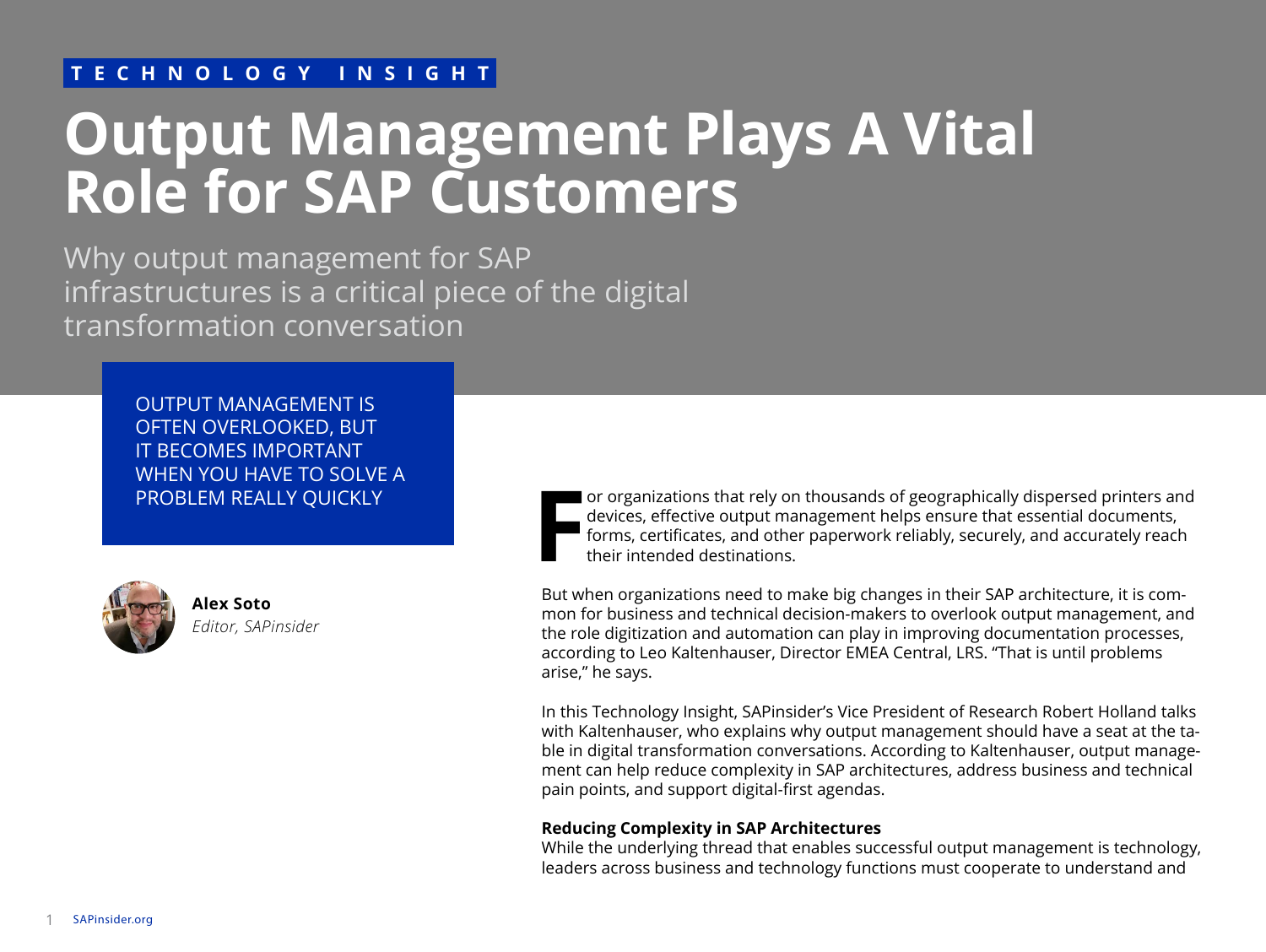

address key pain points, reducing complexity in SAP architectures being first and foremost.

Organizations also need to understand that output management is relevant in today's increasingly digital world and a point of discussion in digital transformation conversations.

Kaltenhauser explains that for enterprises using SAP technology, with hundreds of SAP systems and thousands of printers in different parts of the world, a complex output management architecture can be costly and create problems.

For example, an organization running SAP ECC may have tens of thousands of different forms in its environment. Over time, as the SAP implementation grows, it adds thousands of printers of all types – label printers, multifunctional device printers, for example – all of which are handling SAP outputs.

What happens to all the printers and output devices when the organization undergoes a large-scale consolidation initiative or an SAP S/4HANA upgrade project?

According to Kaltenhauser, one of the most critical steps is to define what infrastructure will greatly reduce the entire effort.

"It's important to consider the complexity in managing business-critical outputs with SAP solutions such as SAP S/4HANA, especially in large organizations," says Kaltenhauser. "Output management should be more than an afterthought and brought forward to where digital transformation conversations are taking place."

Kaltenhauser notes that a standardized digital backbone for all output, scan, and print management can help reduce complexity in managing business-critical outputs, simplify global architectures around SAP output, and lower operational costs.

In a recent example, a global technology company with a large manufacturing footprint, with LRS's help, optimized its standard SAP printing, barcode printing, and SAP label printing processes. This helped the company achieve significant cost savings and eliminate output management complexity in its extensive SAP architecture.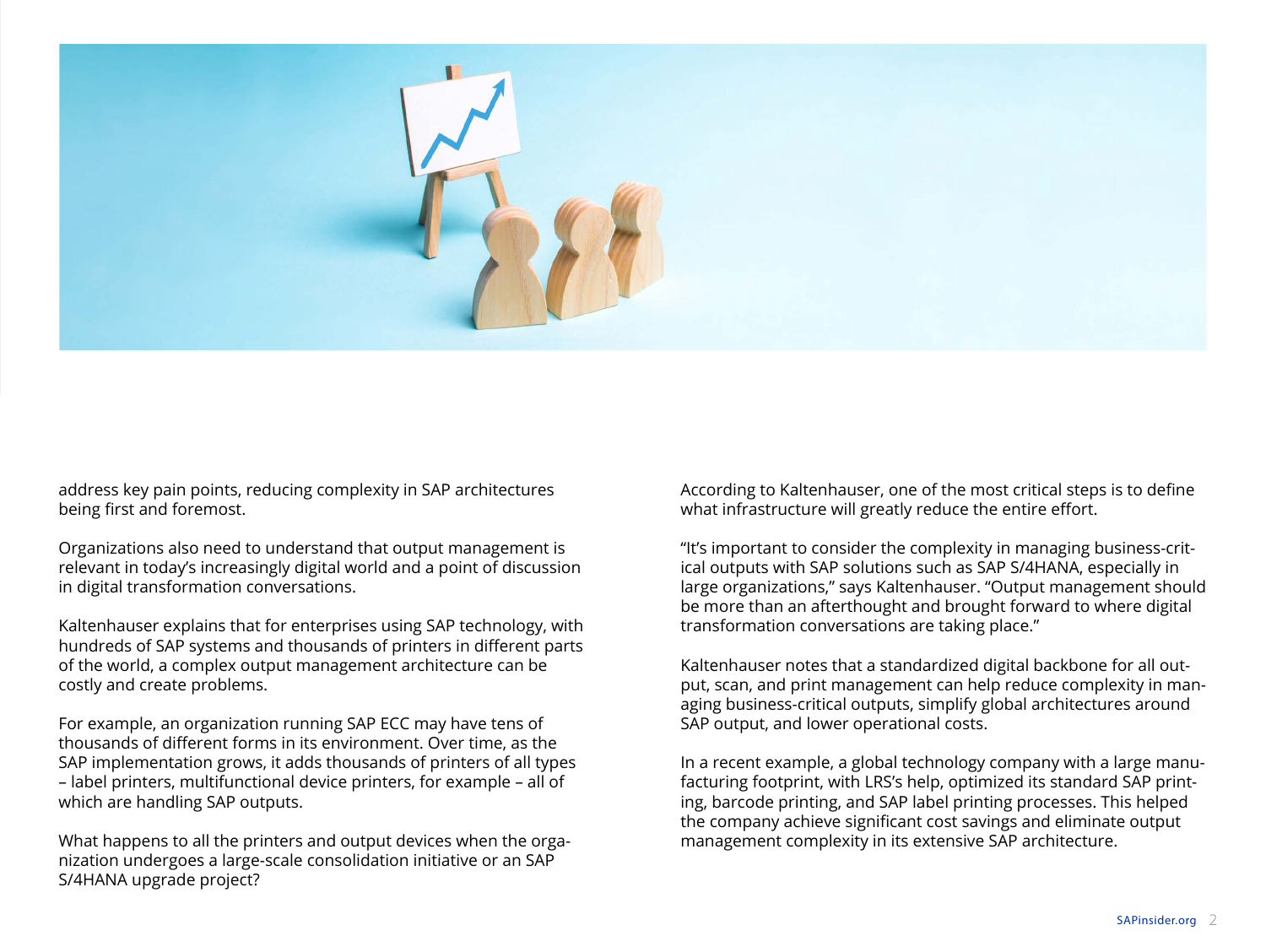#### **Addressing Technical and Business Pain Points**

As an organization builds a business case to upgrade to SAP S/4HANA or its SAP workloads to the cloud, it should also consider other pain points related to output management.

Each side will have different requirements. Technical decision-makers will want to understand all the functional and application details behind a solution.

"They know about the problems of the past and how difficult it is to run an architecture with thousands of printers and dozens of SAP systems worldwide," Kaltenhauser says.

On the other hand, making the business case for output management is especially important for manufacturers, technology companies, industrial and pharmaceutical firms, and other global organizations that need to distribute their products throughout different parts of the world.

Consider the agencies involved in international trading, each country with its own set of rules. Physical labels and authenticated documentation may be needed for recognizing and identifying ownership of shipped materials at various ports of entry, and in most cases, for meeting regulatory requirements. For example, certificates of origin printed on company letterhead are often required to comply with foreign customs requirements, according to the **[International Trade Administration.](https://www.trade.gov/special-documents)**

For global organizations having to navigate the complexity of trade and shipping laws and regulations, failure to meet these requirements can result in costly delays. Kaltenhauser uses the example of a pharmaceutical company exporting goods to another country.

"The company needs to ensure that its documents are structured correctly, or else they can face fines, or worse, have their materials and products waiting in customs for months, generating revenue losses," he says.

A business leader is also interested in saving money.

For example, an organization refreshing their printer fleet may not have the time or resources to rebuild all the forms, or they may have to purchase expensive DIMM cards, a piece of hardware inserted in printers to facilitate printing of different characters or barcode types from different regions.

"If you want to print in different characters based on language, DIMM cards are a piece of hardware that can help you do that, but they are costly," he says.

By digitizing the primary function of DIMM cards – to enable printers to print in different characters – using a single, centralized platform for all printers, organizations can save on this cost and achieve more control, according to Kaltenhauser.

Another KPI when building a business case includes the elimination of print servers.

Global companies have hundreds of printers located in different regions of the world. Kaltenhauser explains that an output management solution with **[a centralized administration console](https://sapinsider.org/vendor-showcase/lrs/)** can help organizations drastically reduce the number of print servers, simplifying output management, providing more control, and reducing the cost of maintaining hardware. A German multinational engineering and technology company, for example, was able to reduce 600 print servers down to three using these methods, according to Kaltenhauser.

#### **Output Management in an Increasingly Digital World**

Kaltenhauser points out that business processes are changing very quickly and that many organizations using SAP technology to run critical operations are thinking about running a paperless enterprise.

"A business may decide it doesn't want to produce paper in its process anymore," he says. "But printing devices are just one destination in an increasingly digital world."

SAP customers striving to limit paper use – whether to meet corporate sustainability goals or save costs – have all types of documents that need to arrive throughout different parts of the world. These companies can choose to deliver papers in digital form, including PDFs and email, or other documents explicitly formatted to fit SAP technology requirements.

He explains that modern output management solutions allow users to send data typically presented on paper to the document management system or an email server. Other options include sending paperwork and documents to a document management system instead of a printer or sending documents to an email server.